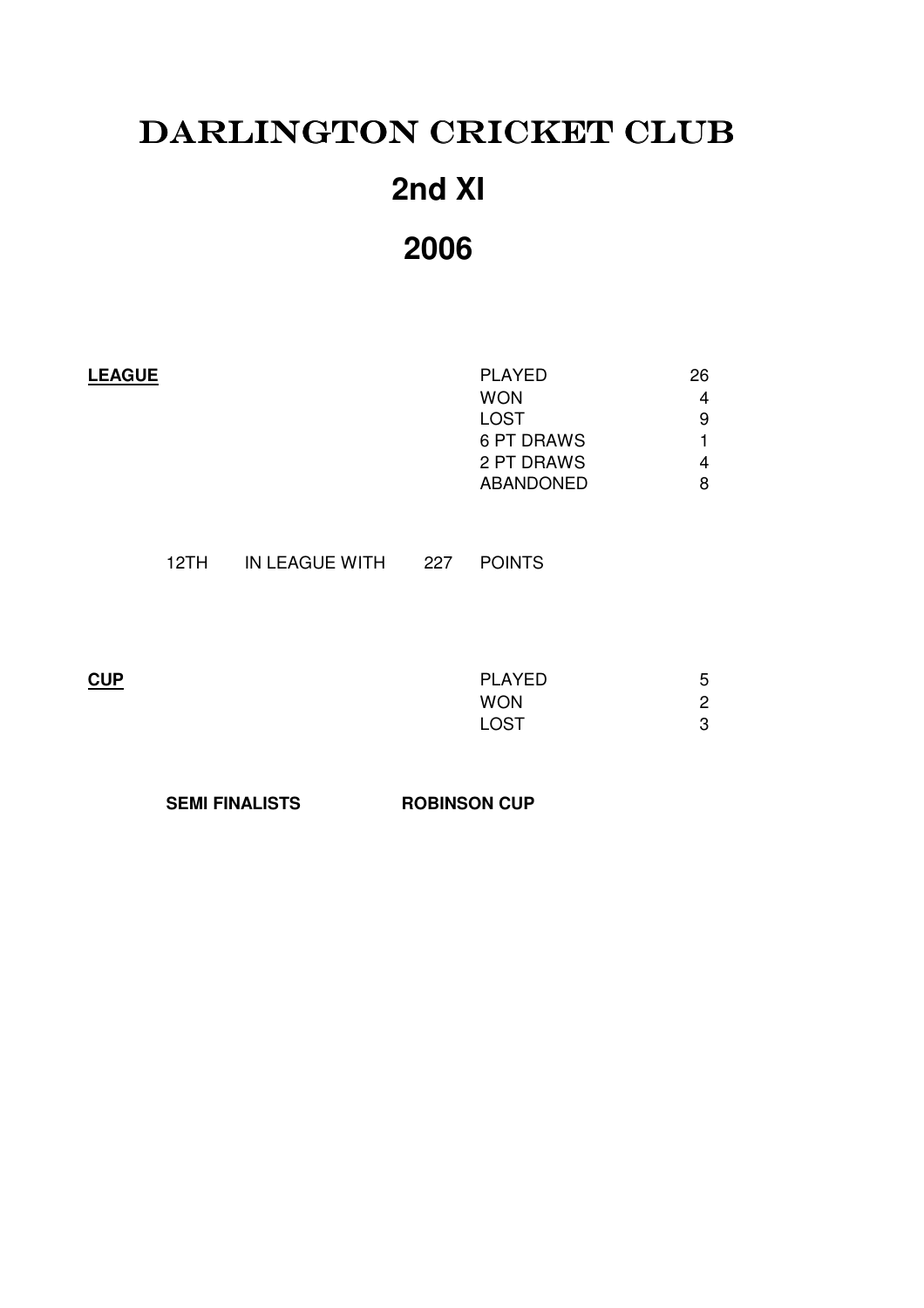# LEAGUE BATTING

|                    |                |             | Highest Not Comp. |                         |                         |                           | <b>Balls</b>            | Balls/     | Number of               |                |
|--------------------|----------------|-------------|-------------------|-------------------------|-------------------------|---------------------------|-------------------------|------------|-------------------------|----------------|
|                    | Innings Runs   |             | Score             |                         |                         | Out Innings Average Faced |                         | <b>Run</b> | 4's                     | 6's            |
| L. Coates          | 11             | 221         | 41                | $\overline{\mathbf{4}}$ | $\overline{7}$          | 31.57                     | 475                     | 2.149      | 20                      | 0              |
| S. Lee             | 15             | 314         | 58*               | $\overline{c}$          | 13                      | 24.15                     | 602                     | 1.917      | 38                      | 0              |
| L. Craggs          | 11             | 242         | 63                | $\mathbf 0$             | 11                      | 22.00                     | 535                     | 2.211      | 33                      | 0              |
| J. Stock           | 16             | 186         | 35                | 1                       | 15                      | 12.40                     | 512                     | 2.753      | 15                      | 0              |
| M. Morgans         | 11             | 91          | $23*$             | $\overline{c}$          | 9                       | 10.11                     | 141                     | 1.549      | 10                      | 0              |
|                    |                |             |                   |                         |                         |                           |                         |            |                         |                |
| <b>Also Batted</b> |                |             |                   |                         |                         |                           |                         |            |                         |                |
| L. Hutton          | $\overline{c}$ | 92          | 86*               | 1                       | 1                       | 92.00                     | 131                     | 1.424      | 9                       | 0              |
| C. Biglin          | 6              | 300         | 101               | 1                       | 5                       | 60.00                     | 370                     | 1.233      | 43                      | 7              |
| R. Lawrence        | 3              | 38          | $21*$             | $\overline{c}$          | 1                       | 38.00                     | 46                      | 1.211      | $\overline{\mathbf{4}}$ | 0              |
| J. Symonds         | 5              | 163         | 66                | $\overline{0}$          | 5                       | 32.60                     | 249                     | 1.528      | 20                      | $\overline{c}$ |
| K. Barker          | 7              | 213         | 69                | $\mathbf 0$             | $\overline{7}$          | 30.43                     | 365                     | 1.714      | 30                      | $\pmb{0}$      |
| D. Morgans         | 3              | 86          | 52                | $\mathbf 0$             | 3                       | 28.67                     | 85                      | 0.988      | 15                      | 1              |
| M. Dobinson        | 5              | 52          | $18*$             | $\overline{c}$          | 3                       | 17.33                     | 77                      | 1.481      | 5                       | 1              |
| S. Gough           | 8              | 114         | $52*$             | 1                       | $\overline{7}$          | 16.29                     | 125                     | 1.096      | 15                      | 1              |
| D. Hodgson         | 9              | 118         | 42                | 1                       | 8                       | 14.75                     | 324                     | 2.746      | 15                      | 0              |
| R. Tulip           | 3              | 29          | 16                | 1                       | $\overline{c}$          | 14.50                     | 72                      | 2.483      | 4                       | 0              |
| P. Bentley         | 5              | 42          | $17*$             | $\overline{2}$          | 3                       | 14.00                     | 109                     | 2.595      | $\overline{\mathbf{c}}$ | 0              |
| D. Thomas          | $\overline{7}$ | 81          | 51                | 1                       | 6                       | 13.50                     | 129                     | 1.593      | 6                       | 1              |
| D. Johnson         | 6              | 79          | 31                | $\mathbf 0$             | 6                       | 13.17                     | 119                     | 1.506      | 8                       | 0              |
| A. Fenwick         | 8              | 39          | $13*$             | 5                       | 3                       | 13.00                     | 106                     | 2.718      | $\overline{c}$          | 0              |
| T. Chapman         | 3              | 13          | 5                 | $\overline{2}$          | 1                       | 13.00                     | 10                      | 0.769      | $\mathbf{1}$            | 0              |
| J. Watson          | 6              | 65          | 28                | 1                       | 5                       | 13.00                     | 147                     | 2.262      | 3                       | 0              |
| J.Sutton           | 6              | 60          | $39*$             | 1                       | 5                       | 12.00                     | 144                     | 2.400      | 2                       | 0              |
| J. Stapleton       | 3              | 6           | $3^\star$         | $\overline{c}$          | 1                       | 6.00                      | 17                      | 2.833      | $\mathbf 0$             | 0              |
| R. Stock           | 6              | 23          | 6                 | $\overline{2}$          | 4                       | 5.75                      | 61                      | 2.652      | $\overline{c}$          | 0              |
| S. Lister          | $\overline{c}$ | 6           | 6                 | $\overline{0}$          | $\overline{\mathbf{c}}$ | 3.00                      | 20                      | 3.333      | $\mathbf 0$             | 0              |
| K. Lee             | 1              | 1           | 1                 | $\mathbf 0$             | 1                       | 1.00                      | $\overline{\mathbf{c}}$ | 2.000      | 0                       | 0              |
| T. Hodgson         | 1              | $\mathbf 0$ | $\mathbf 0$       | $\Omega$                | 1                       | 0.00                      | 5                       | N/A        | $\mathbf 0$             | 0              |
| J. Stewart         | 1              | 1           | $1*$              | 1                       | 0                       | N/A                       | 3                       | 3.000      | $\mathbf 0$             | 0              |

| RUNS SCORED FOR | <b>WICKETS LOST</b> | AVERAGE |
|-----------------|---------------------|---------|
| 2967            | 135                 | 21.98   |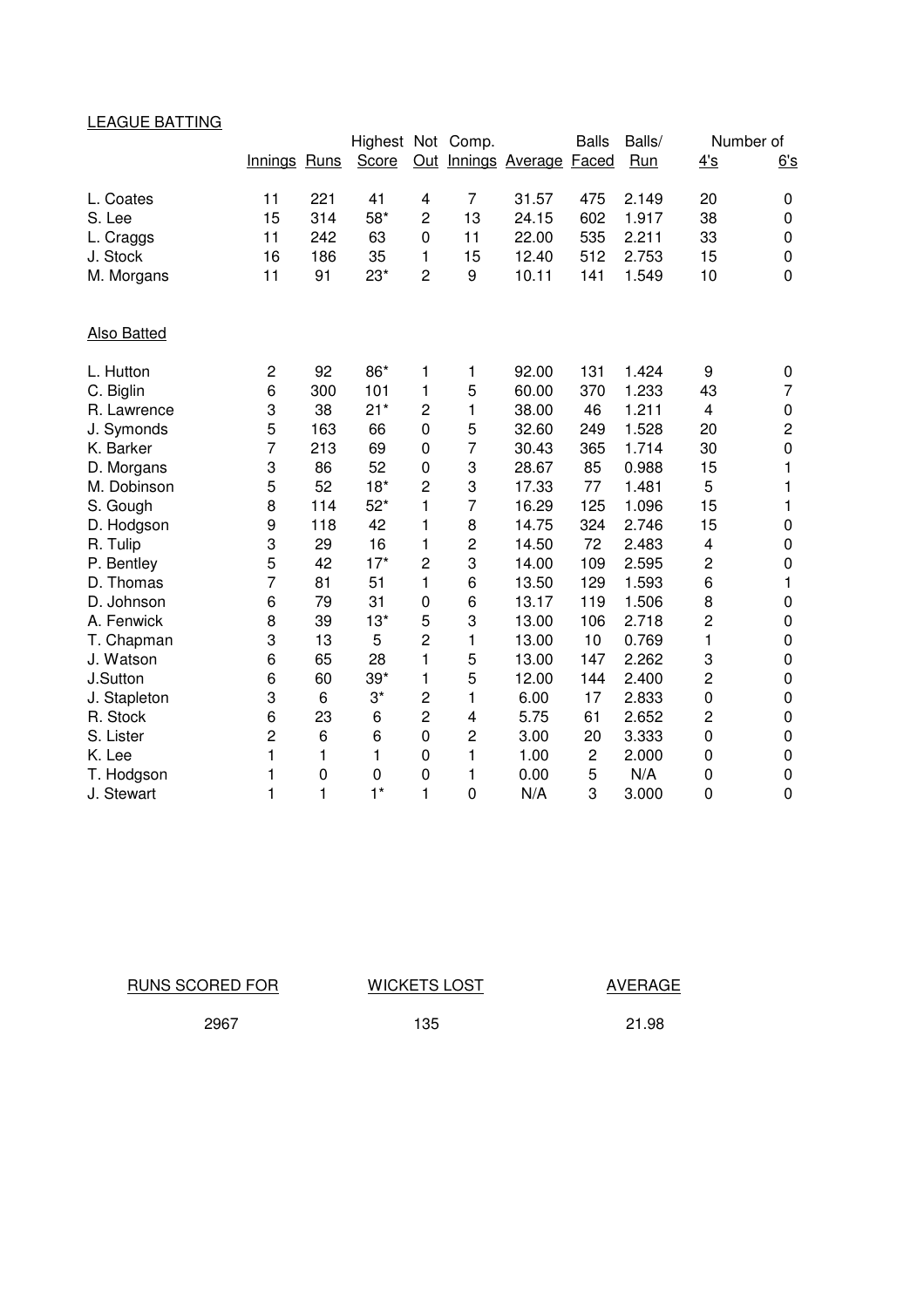| <b>LEAGUE BOWLING</b>      |            |                              |                         |                         |                      |                            |                |                       |
|----------------------------|------------|------------------------------|-------------------------|-------------------------|----------------------|----------------------------|----------------|-----------------------|
|                            | Overs Mdns |                              | Runs                    | <b>Wkts</b>             | <b>Average</b>       | <b>Best</b><br>Bowling     | Runs/<br>Over  | <b>Strike</b><br>Rate |
|                            |            |                              |                         |                         |                      |                            |                |                       |
| A. Fenwick                 | 129.1      | 12                           | 540                     | 24                      | 22.50                | $6 - 85$                   | 4.183          | 32.28                 |
| R. Stock                   | 99         | 26                           | 324                     | 13                      | 24.92                | $4 - 23$                   | 3.273          | 45.69                 |
| J. Stock                   | 147.4      | 16                           | 585                     | 23                      | 25.43                | $5 - 57$                   | 3.969          | 38.45                 |
| M. Morgans                 | 136        | 28                           | 460                     | 15                      | 30.67                | $3 - 38$                   | 3.382          | 54.40                 |
| Also Bowled                |            |                              |                         |                         |                      |                            |                |                       |
|                            |            |                              |                         |                         |                      |                            |                |                       |
| K. Lee<br>J. Sutton        | 5<br>29.4  | $\overline{\mathbf{c}}$<br>8 | 9<br>111                | 1<br>8                  | 9.00                 | $1 - 9$<br>$2 - 18$        | 1.800<br>3.776 | 30.00<br>22.05        |
| J. Stapleton               | 64.5       | 17                           | 224                     | 11                      | 13.88<br>20.36       | $3 - 22$                   | 3.473          | 35.18                 |
| S. Gough                   | 8          | 1                            | 49                      | $\mathbf 2$             | 24.50                | $2 - 49$                   | 6.125          | 24.00                 |
| S. Lister                  | 15         | 1                            | 54                      | $\overline{\mathbf{c}}$ | 27.00                | $1 - 15$                   | 3.600          | 45.00                 |
| D. Johnson                 | 57.2       | 15                           | 188                     | 6                       | 31.33                | $3 - 25$                   | 3.287          | 57.20                 |
| R. Lawrence                | 56.1       | 9                            | 191                     | 4                       | 47.75                | $1 - 26$                   | 3.405          | 84.15                 |
| J. Stewart                 | 16         | 1                            | 96                      | $\overline{\mathbf{c}}$ | 48.00                | $2 - 49$                   | 6.000          | 48.00                 |
| T. Chapman                 | 17.4       | 0                            | 104                     | $\overline{\mathbf{c}}$ | 52.00                | $1 - 16$                   | 5.977          | 52.20                 |
| D. Thomas                  | 41         | 4                            | 149                     | 1                       | 149.00               | $1 - 10$                   | 3.634          | 246.00                |
| L. Craggs                  | 34         | 3                            | 178                     | 1                       | 178.00               | $1 - 12$                   | 5.235          | 204.00                |
| R. Tulip<br>S. Russell     | 5<br>8     | 0<br>0                       | 43<br>31                | $\pmb{0}$<br>0          | N/A<br>N/A           | $0 - 43$<br>$0 - 31$       | 8.600<br>3.875 | N/A<br>N/A            |
| L. Coates                  | 3          | 0                            | 15                      | 0                       | N/A                  | $0 - 15$                   | 5.000          | N/A                   |
|                            |            |                              |                         |                         |                      |                            |                |                       |
| Catches                    |            |                              |                         |                         |                      |                            |                |                       |
| D. Hodgson                 | 8          |                              | R. Lawrence             |                         | 3                    | M. Dobinson                |                | 1                     |
| K. Barker                  | 5          |                              | M. Morgans              |                         | 3                    | J. Dobson                  |                | 1                     |
| S. Lee                     | 5          |                              | J. Sutton               |                         | 2                    | D. Earle                   |                | 1                     |
| D. Morgans                 | 5          |                              | D. Thomas<br>P. Bentley |                         | $\overline{c}$       | T. Hodgson                 |                | 1                     |
| L. Craggs<br>J. Stock      | 4<br>4     |                              | T. Chapman              |                         | 1<br>1               | J. Stapleton<br>J. Symonds |                | 1<br>1                |
| A. Fenwick                 | 3          |                              | L. Coates               |                         | 1                    | R. Tulip                   |                | 1                     |
| D. Johnson                 | 3          |                              | M. Dent                 |                         | 1                    | J. Watson                  |                | 1                     |
| <b>Stumpings</b>           |            |                              |                         |                         |                      |                            |                |                       |
| M. Dobinson                | 6          |                              | P. Bentley              |                         | $\overline{2}$       | D. Hodgson                 |                | $\overline{c}$        |
|                            |            |                              |                         |                         |                      |                            |                |                       |
| <b>RUNS SCORED AGAINST</b> |            |                              |                         |                         | <b>WICKETS TAKEN</b> |                            | <b>AVERAGE</b> |                       |
|                            | 3538       |                              |                         |                         | 128                  |                            | 27.64          |                       |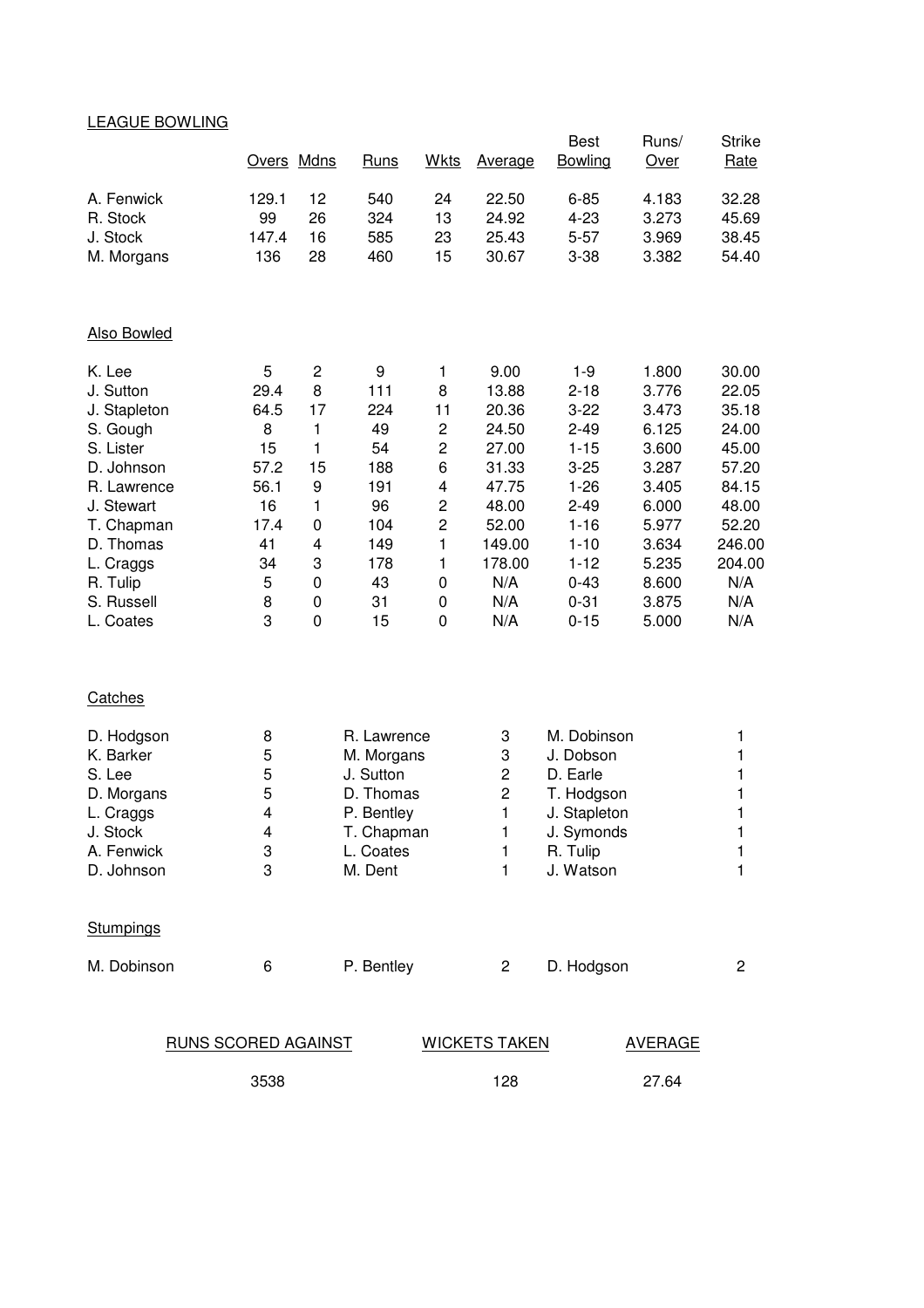| <b>CUP BATTING</b> |                         |     |                |                |                |         |                |        |                |             |
|--------------------|-------------------------|-----|----------------|----------------|----------------|---------|----------------|--------|----------------|-------------|
|                    |                         |     | Highest        |                | Not Comp.      |         | <b>Balls</b>   | Balls/ |                | Number of   |
|                    | Innings Runs            |     | Score          | Out            | Innings        | Average | Faced          | Run    | 4's            | 6's         |
| K. Barker          | 5                       | 159 | 47             | 0              | 5              | 31.80   | 188            | 1.182  | 12             | 0           |
| D. Hodgson         | 5                       | 93  | 52             | $\overline{c}$ | 3              | 31.00   | 122            | 1.312  | 8              | $\mathbf 0$ |
| J. Stock           | 4                       | 78  | 26             | $\mathbf 0$    | 4              | 19.50   | 95             | 1.218  | 6              | 1           |
|                    |                         |     |                |                |                |         |                |        |                |             |
| <b>Also Batted</b> |                         |     |                |                |                |         |                |        |                |             |
| D. Morgans         | 1                       | 75  | 75             | 0              | 1              | 75.00   | 67             | 0.893  | 8              | 1           |
| C. Biglin          | 1                       | 23  | 23             | 0              |                | 23.00   | 23             | 1.000  | $\overline{c}$ | $\pmb{0}$   |
| M. Lister          | 1                       | 9   | 9              | 0              | 1              | 9.00    | 28             | 3.111  | 0              | $\pmb{0}$   |
| J. Stapleton       | $\overline{\mathbf{c}}$ | 11  | 7              | 0              | $\overline{2}$ | 5.50    | 16             | 1.455  |                | $\pmb{0}$   |
| J. Sutton          | 2                       | 11  | 9              | 0              | $\overline{c}$ | 5.50    | 24             | 2.182  | 1              | $\pmb{0}$   |
| A. Fenwick         | $\overline{c}$          | 5   | $4^*$          | 1              |                | 5.00    | 10             | 2.000  | 0              | $\pmb{0}$   |
| J. Watson          | $\overline{c}$          | 4   | $4^*$          | 1              |                | 4.00    | 3              | 0.750  | 0              | $\mathbf 0$ |
| L. Coates          | 1                       | 4   | 4              | 0              | 1              | 4.00    | 9              | 2.250  | 0              | $\pmb{0}$   |
| S. Lister          | 1                       | 4   | 4              | 0              | 1              | 4.00    | 12             | 3.000  | 0              | $\mathbf 0$ |
| D. Thomas          | 3                       | 9   | 6              | 0              | 3              | 3.00    | 7              | 0.778  | 0              | 1           |
| M. Morgans         | $\overline{c}$          | 4   | 4              | 1              | $\overline{c}$ | 2.00    | 6              | 1.500  | 0              | $\pmb{0}$   |
| S. Lee             | 1                       | 2   | $\overline{c}$ | 0              | 1              | 2.00    | 2              | 1.000  | 0              | $\pmb{0}$   |
| R. Stock           | 1                       | 1   | 1              | $\mathbf 0$    |                | 1.00    | $\overline{c}$ | 2.000  | 0              | $\pmb{0}$   |
| R. Lawrence        | 1                       | 0   | 0              | 0              | 1              | 0.00    | $\overline{2}$ | N/A    | 0              | $\mathbf 0$ |
| S. Russell         | 1                       | 0   | 0              | 0              | 1              | 0.00    | 2              | N/A    | 0              | $\pmb{0}$   |
| J. Symonds         | 1                       | 15  | $15*$          | 1              | 0              | N/A     | 25             | 1.667  | 3              | $\mathbf 0$ |

| RUNS SCORED FOR | <b>WICKETS LOST</b> | AVERAGE |
|-----------------|---------------------|---------|
| 540             | 28                  | 19.29   |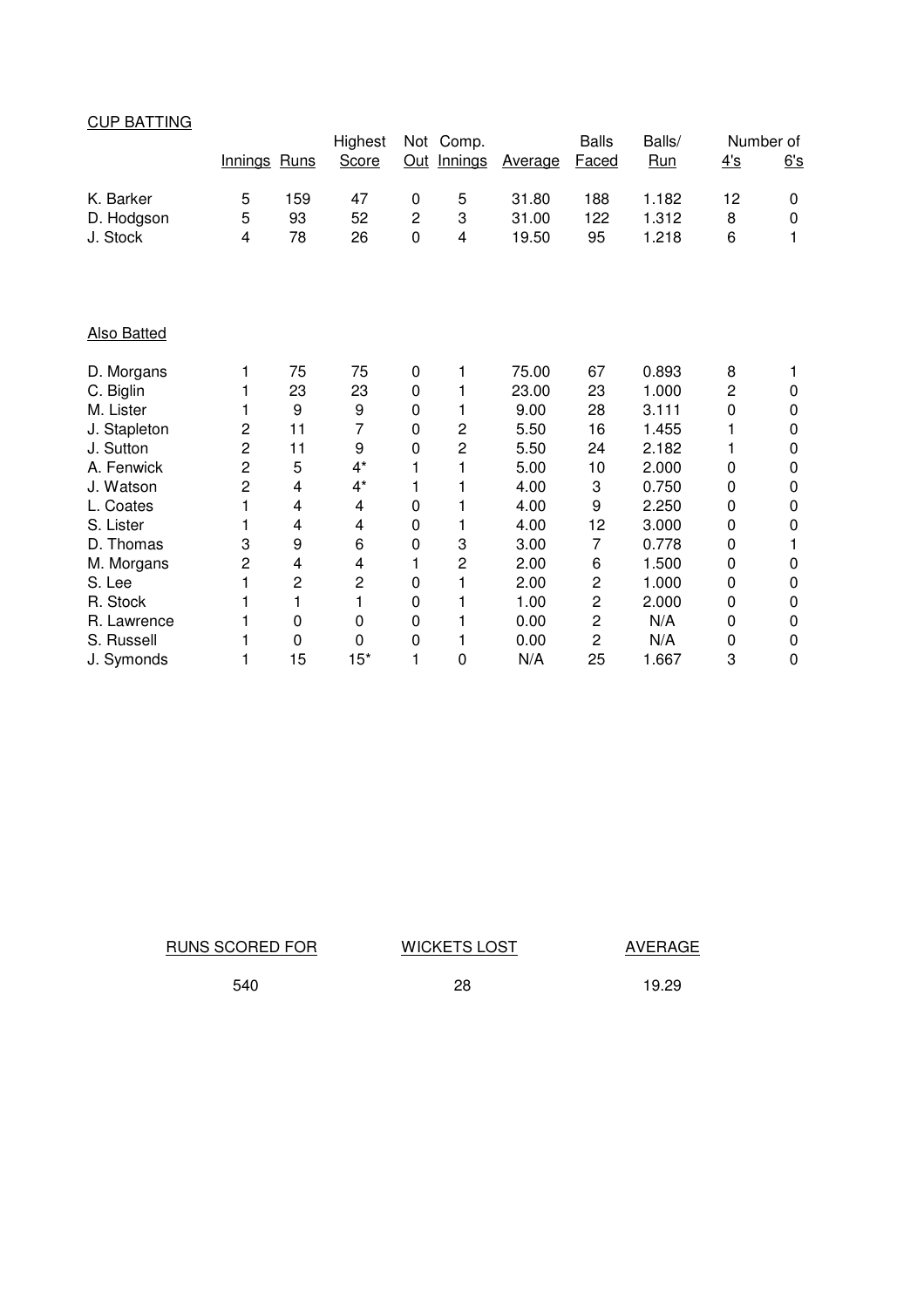# CUP BOWLING

|                                                                               | Overs                              | <b>Mdns</b>                                                  | Runs                               | <b>Wkts</b>                                                    | Average                                            | <b>Best</b><br>Bowling                                               | Runs/<br>Over                                      | <b>Strike</b><br>Rate                              |
|-------------------------------------------------------------------------------|------------------------------------|--------------------------------------------------------------|------------------------------------|----------------------------------------------------------------|----------------------------------------------------|----------------------------------------------------------------------|----------------------------------------------------|----------------------------------------------------|
| A. Fenwick<br>R. Stock<br>M. Morgans<br>J. Stock<br>D. Thomas<br>J. Stapleton | 24.2<br>11<br>18<br>18<br>15<br>19 | 1<br>$\pmb{0}$<br>1<br>3<br>$\boldsymbol{0}$<br>$\mathbf{1}$ | 126<br>45<br>67<br>93<br>98<br>102 | 12<br>3<br>3<br>$\overline{\mathbf{4}}$<br>3<br>$\overline{c}$ | 10.50<br>15.00<br>22.33<br>23.25<br>32.67<br>51.00 | $3 - 16$<br>$2 - 21$<br>$2 - 15$<br>$2 - 18$<br>$2 - 26$<br>$1 - 23$ | 5.207<br>4.091<br>3.722<br>5.167<br>6.533<br>5.368 | 12.10<br>22.00<br>36.00<br>27.00<br>30.00<br>57.00 |
| <b>Also Bowled</b>                                                            |                                    |                                                              |                                    |                                                                |                                                    |                                                                      |                                                    |                                                    |
| L. Coates<br>J. Sutton<br>R. Lawrence                                         | 3<br>3<br>3                        | $\pmb{0}$<br>$\boldsymbol{0}$<br>0                           | 32<br>31<br>24                     | $\pmb{0}$<br>$\pmb{0}$<br>0                                    | N/A<br>N/A<br>N/A                                  | $0 - 15$<br>$0 - 31$<br>$0 - 24$                                     | 10.667<br>10.333<br>8.000                          | N/A<br>N/A<br>N/A                                  |
| Catches                                                                       |                                    |                                                              |                                    |                                                                |                                                    |                                                                      |                                                    |                                                    |
| D. Hodgson<br>L. Coates<br>M. Dobinson                                        | 6<br>3<br>1                        | A. Fenwick<br>D. Morgans<br>J. Sutton                        |                                    | 1<br>1<br>1                                                    |                                                    |                                                                      |                                                    |                                                    |
| Stumpings                                                                     |                                    |                                                              |                                    |                                                                |                                                    |                                                                      |                                                    |                                                    |
| D. Hodgoon                                                                    | Е                                  |                                                              |                                    |                                                                |                                                    |                                                                      |                                                    |                                                    |

| D. Hodgson  | 5 |
|-------------|---|
| M. Dobinson |   |

| <b>RUNS SCORED AGAINST</b> | <b>WICKETS TAKEN</b> | AVERAGE |
|----------------------------|----------------------|---------|
| 631                        | 33                   | 19.12   |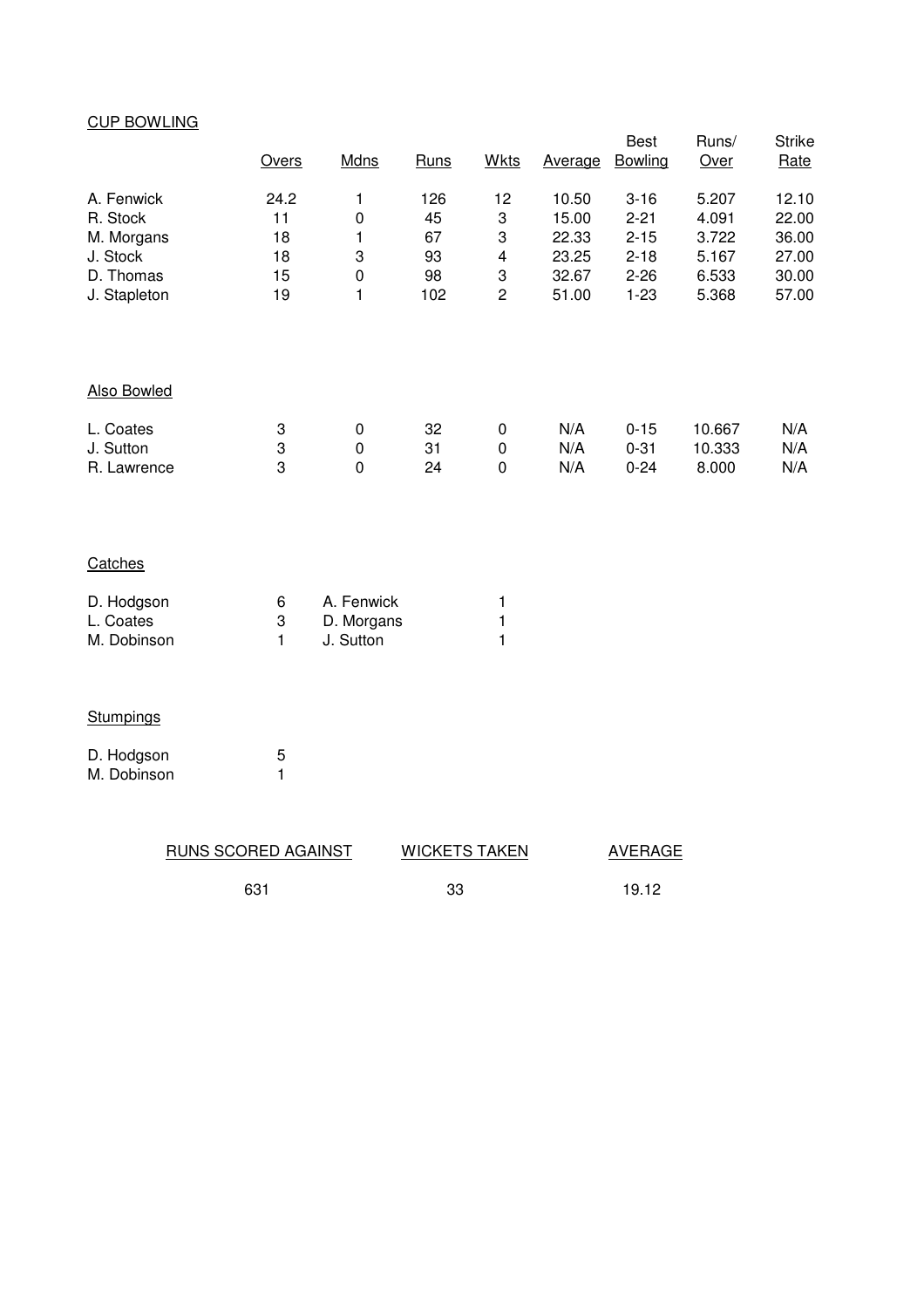| 100's            | C. Biglin                                                                                                                                                             | 101                                                                               | v Blackhall                                                                                                                                                                                             |                    | (A) LEAGUE                                                                                                                                             |                         |                                                                              |                        | 50 off 84 balls 100 off 112 balls                                                    |
|------------------|-----------------------------------------------------------------------------------------------------------------------------------------------------------------------|-----------------------------------------------------------------------------------|---------------------------------------------------------------------------------------------------------------------------------------------------------------------------------------------------------|--------------------|--------------------------------------------------------------------------------------------------------------------------------------------------------|-------------------------|------------------------------------------------------------------------------|------------------------|--------------------------------------------------------------------------------------|
| 50's             | C. Biglin<br>L. Hutton<br>D. Morgans<br>K. Barker<br>J. Symonds<br>L. Craggs<br>S. Lee<br>L. Craggs<br>L. Craggs<br>S. Gough<br>D. Hodgson<br>D. Morgans<br>D. Thomas | 88<br>86*<br>75<br>69<br>66<br>63<br>$58*$<br>54<br>53<br>$52*$<br>52<br>52<br>51 | v Blackhall<br>v Bedale<br>v Redcar<br>v Stokesley<br>v Barnard Castle<br>v Middlesbrough<br>v Thornaby<br>v Wolviston<br>v Guisborough<br>v Blackhall<br>v Wolviston<br>v Darlington RA<br>v Stokesley | (H) CUP<br>(H) CUP | (H) LEAGUE<br>(A) LEAGUE<br>(H) LEAGUE<br>(A) LEAGUE<br>(H) LEAGUE<br>(A) LEAGUE<br>(H) LEAGUE<br>(A) LEAGUE<br>(A) LEAGUE<br>(H) LEAGUE<br>(H) LEAGUE | 50 off                  | 71<br>73<br>36<br>81<br>50<br>80<br>83<br>102<br>104<br>40<br>59<br>34<br>72 | balls Total            | 99 balls<br>111<br>67<br>98<br>59<br>90<br>106<br>107<br>113<br>43<br>60<br>43<br>73 |
| Fastest 50       |                                                                                                                                                                       |                                                                                   |                                                                                                                                                                                                         |                    |                                                                                                                                                        |                         |                                                                              |                        |                                                                                      |
|                  | D. Morgans                                                                                                                                                            | 52                                                                                | v Darlington RA                                                                                                                                                                                         |                    | (H) LEAGUE                                                                                                                                             | 50 off                  | 34 balls                                                                     |                        |                                                                                      |
| 100 Partnerships |                                                                                                                                                                       |                                                                                   |                                                                                                                                                                                                         |                    |                                                                                                                                                        |                         |                                                                              |                        |                                                                                      |
| 118              | v                                                                                                                                                                     | Redcar                                                                            |                                                                                                                                                                                                         | (H) CUP            |                                                                                                                                                        | D. Morgans              |                                                                              | $\ddot{}$              | K. Barker                                                                            |
| 111<br>105       | v<br>v                                                                                                                                                                | Bedale<br><b>Barnard Castle</b>                                                   |                                                                                                                                                                                                         |                    | (A) LEAGUE<br>(A) LEAGUE                                                                                                                               | C. Biglin<br>D. Hodgson |                                                                              | $\ddot{}$<br>$\ddot{}$ | S. Gough<br>J. Symonds                                                               |
| 103              | v                                                                                                                                                                     | Middlesbrough                                                                     |                                                                                                                                                                                                         |                    | (H) LEAGUE                                                                                                                                             | L. Craggs               |                                                                              | $\ddot{}$              | S. Lee                                                                               |
| 50 Partnerships  |                                                                                                                                                                       |                                                                                   |                                                                                                                                                                                                         |                    |                                                                                                                                                        |                         |                                                                              |                        |                                                                                      |
| 99               | v                                                                                                                                                                     | Blackhall                                                                         |                                                                                                                                                                                                         |                    | (H) LEAGUE                                                                                                                                             | C. Biglin               |                                                                              | $\ddot{}$              | L. Coates                                                                            |
| 83               | v                                                                                                                                                                     | Middlesbrough                                                                     |                                                                                                                                                                                                         |                    | (A) LEAGUE                                                                                                                                             | K. Barker               |                                                                              | $\pmb{+}$              | J. Symonds                                                                           |
| 79               | v                                                                                                                                                                     | Wolviston                                                                         |                                                                                                                                                                                                         |                    | (H) LEAGUE                                                                                                                                             | L. Craggs               |                                                                              | $\ddot{}$              | C. Biglin                                                                            |
| 78               | v                                                                                                                                                                     | Richmond                                                                          |                                                                                                                                                                                                         |                    | (H) CUP                                                                                                                                                | J. Stock                |                                                                              | $\pmb{+}$              | K. Barker                                                                            |
| 75               | v                                                                                                                                                                     | Bedale                                                                            |                                                                                                                                                                                                         |                    | (A) LEAGUE                                                                                                                                             | L. Hutton               |                                                                              | $\pmb{+}$              | S. Lee                                                                               |
| 69               | v                                                                                                                                                                     | Thornaby                                                                          |                                                                                                                                                                                                         | (A)                | LEAGUE                                                                                                                                                 | S. Lee                  |                                                                              | $\pmb{+}$              | L. Coates                                                                            |
| 67               | v                                                                                                                                                                     | Guisborough                                                                       |                                                                                                                                                                                                         |                    | (A) LEAGUE                                                                                                                                             | L. Craggs               |                                                                              | $\pmb{+}$              | C. Biglin                                                                            |
| 66*              | v                                                                                                                                                                     | Middlesbrough                                                                     |                                                                                                                                                                                                         |                    | (A) LEAGUE                                                                                                                                             | J. Sutton               |                                                                              | $\ddot{}$              | A. Fenwick                                                                           |
| 62               | v                                                                                                                                                                     | Blackhall                                                                         |                                                                                                                                                                                                         |                    | (A) LEAGUE                                                                                                                                             | C. Biglin               |                                                                              | $\ddot{}$              | S. Lee                                                                               |
| 53<br>52         | v                                                                                                                                                                     | Wolviston<br>Yarm                                                                 |                                                                                                                                                                                                         |                    | (H) CUP<br>(H) LEAGUE                                                                                                                                  | D. Hodgson<br>K. Barker |                                                                              | $\pmb{+}$              | C. Biglin<br>J. Stock                                                                |
| 50               | v<br>v                                                                                                                                                                | Seaton Carew                                                                      |                                                                                                                                                                                                         |                    | (H) LEAGUE                                                                                                                                             | L. Coates               |                                                                              | $\pmb{+}$<br>$\ddot{}$ | P. Bentley                                                                           |
|                  |                                                                                                                                                                       |                                                                                   |                                                                                                                                                                                                         |                    |                                                                                                                                                        |                         |                                                                              |                        |                                                                                      |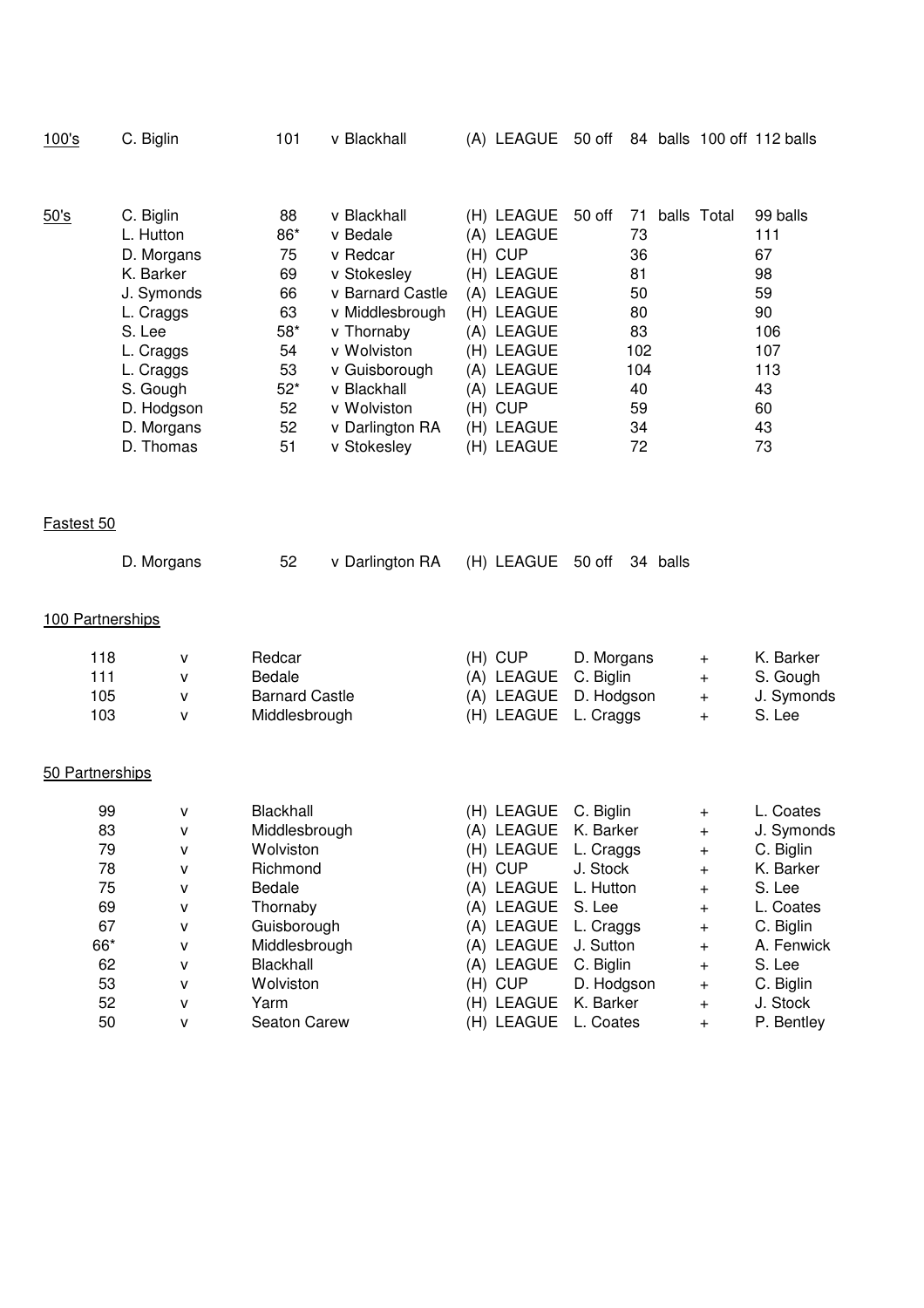#### HIGHEST LEAGUE PARTNERSHIPS

| 1st             | <b>WICKET</b> | 52    | v | Yarm                  | (H) | K. Barker   | $\ddot{}$ | J. Stock    |
|-----------------|---------------|-------|---|-----------------------|-----|-------------|-----------|-------------|
| 2 <sub>nd</sub> | <b>WICKET</b> | 103   | v | Middlesbrough         | (H) | L. Craggs   | $\ddot{}$ | S. Lee      |
| 3rd             | <b>WICKET</b> | 75    | v | Bedale                | (A) | L. Hutton   | $\ddot{}$ | S. Lee      |
| 4th             | <b>WICKET</b> | 99    | v | Blackhall             | (H) | C. Biglin   | $\ddot{}$ | L. Coates   |
| 5th             | <b>WICKET</b> | 111   | v | Blackhall             | (A) | C. Biglin   | $\ddot{}$ | S. Gough    |
| 6th             | <b>WICKET</b> | 66*   | v | Middlesbrough         | (A) | J. Sutton   | $\ddot{}$ | A. Fenwick  |
| 7th             | <b>WICKET</b> | 46    | v | Thornaby              | (H) | L. Coates   | $\ddot{}$ | D. Thomas   |
| 8th             | <b>WICKET</b> | $33*$ | v | <b>Barnard Castle</b> | (A) | M. Morgans  | $\ddot{}$ | A. Fenwick  |
| 9th             | <b>WICKET</b> | $38*$ | v | Guisborough           | (A) | R. Lawrence | $\ddot{}$ | M. Dobinson |
| 10th            | <b>WICKET</b> | 25    | v | Billingham            | (A) | M. Dobinson | $\div$    | R. Stock    |

#### **BEST BOWLING**

| $6 - 85$         | A. Fenwick | v | Middlesbrough         | (A) | <b>LEAGUE</b> |
|------------------|------------|---|-----------------------|-----|---------------|
|                  |            |   |                       |     |               |
| <u>5 Wickets</u> |            |   |                       |     |               |
| $5 - 57$         | J. Stock   | v | <b>Barnard Castle</b> | (H) | LEAGUE        |
|                  |            |   |                       |     |               |
| 4 Wickets        |            |   |                       |     |               |
| $4 - 23$         | R. Stock   | v | Darlington RA         | (H) | LEAGUE        |
|                  |            |   |                       |     |               |
| 3 Wickets        |            |   |                       |     |               |
| $3 - 45$         | R. Stock   | v | Blackhall             | (H) | <b>LEAGUE</b> |
| $3 - 38$         | M. Morgans | v | <b>Barnard Castle</b> | (A) | <b>LEAGUE</b> |
| $3 - 38$         | A. Fenwick | v | Thornaby              | (H) | <b>LEAGUE</b> |
| $3-37$           | A. Fenwick | v | Normanby Hall         | (H) | <b>LEAGUE</b> |
| $3 - 30$         | A. Fenwick | v | Yarm                  | (A) | <b>LEAGUE</b> |

| $3 - 37$ | A. Fenwick   | v | Normanby Hall         | (H) | <b>LEAGUE</b> |
|----------|--------------|---|-----------------------|-----|---------------|
| $3 - 30$ | A. Fenwick   | v | Yarm                  | (A) | <b>LEAGUE</b> |
| $3 - 25$ | D. Johnson   | v | Stokesley             | (H) | <b>LEAGUE</b> |
| $3 - 31$ | A. Fenwick   | v | Redcar                | (H) | <b>CUP</b>    |
| $3 - 50$ | J. Stapleton | v | <b>Barnard Castle</b> | (A) | <b>LEAGUE</b> |
| $3 - 16$ | A. Fenwick   | v | Wolviston             | (H) | <b>CUP</b>    |
| $3 - 22$ | A. Fenwick   | v | Middlesbrough         | (A) | <b>CUP</b>    |
| $3 - 58$ | J. Stock     | v | Guisborough           | (H) | <b>LEAGUE</b> |
| $3 - 52$ | J. Stock     | v | Wolviston             | (H) | <b>LEAGUE</b> |